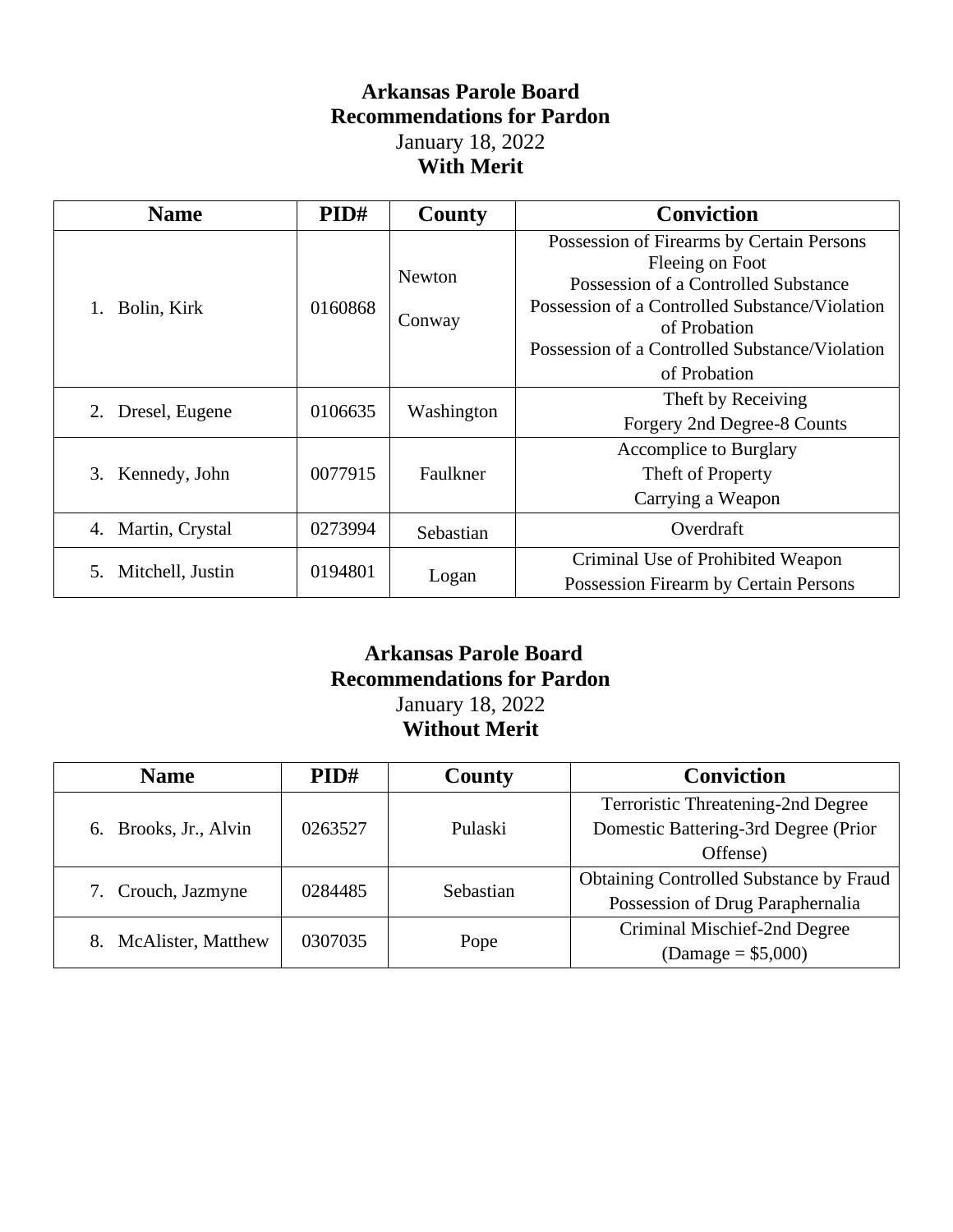## **Arkansas Parole Board Recommendations for Pardon** January 18, 2022 **Without Merit**

| <b>Name</b>             | PID#                                         | County   | <b>Conviction</b>                       |
|-------------------------|----------------------------------------------|----------|-----------------------------------------|
| Robinson, Michael<br>9. | 0173243                                      | Benton   | <b>Breaking or Entering</b>             |
|                         |                                              |          | <b>Breaking or Entering (Probation</b>  |
|                         |                                              |          | Revocation)                             |
|                         |                                              |          | <b>Breaking or Entering</b>             |
|                         |                                              |          | Theft of Property                       |
|                         |                                              |          | Criminal Mischief in the First Degree   |
|                         |                                              |          | Speeding, 15 MPH over (Traffic)         |
|                         |                                              |          | Contempt of Court for F & C             |
|                         | 0227534                                      | Boone    | Residential Burglary- 2 Counts          |
|                         |                                              |          | Theft of Property                       |
| 10. Ryan, Manuel        |                                              |          | Criminal Mischief in the First Degree   |
|                         |                                              |          | False Imprisonment in the Second        |
|                         |                                              |          | Degree                                  |
| 11. Starr, Willie       | 0013237                                      | Arkansas | <b>Battery-2nd Degree</b>               |
|                         |                                              |          | Kidnapping                              |
|                         |                                              |          | <b>Aggravated Robbery</b>               |
|                         | Jefferson<br>12. Thomas, Clarence<br>0083955 |          | Theft by Receiving-2 Counts             |
|                         |                                              |          | Theft by Receiving-2 Counts             |
| 13. Weaver, Dan         | 0045031                                      | Marion   | Manufacture of a Controlled Substance   |
|                         |                                              |          | Criminal Attempt to Obtain a Controlled |
|                         |                                              |          | Substance by Fraud                      |
|                         |                                              |          | Obtaining a Controlled Substance by     |
|                         |                                              |          | Fraud                                   |
|                         |                                              |          | Theft by Receiving                      |
|                         |                                              |          | Possession of Drug Paraphernalia        |
|                         |                                              |          | Possession of a Controlled Substance-   |
|                         |                                              |          | Marijuana                               |